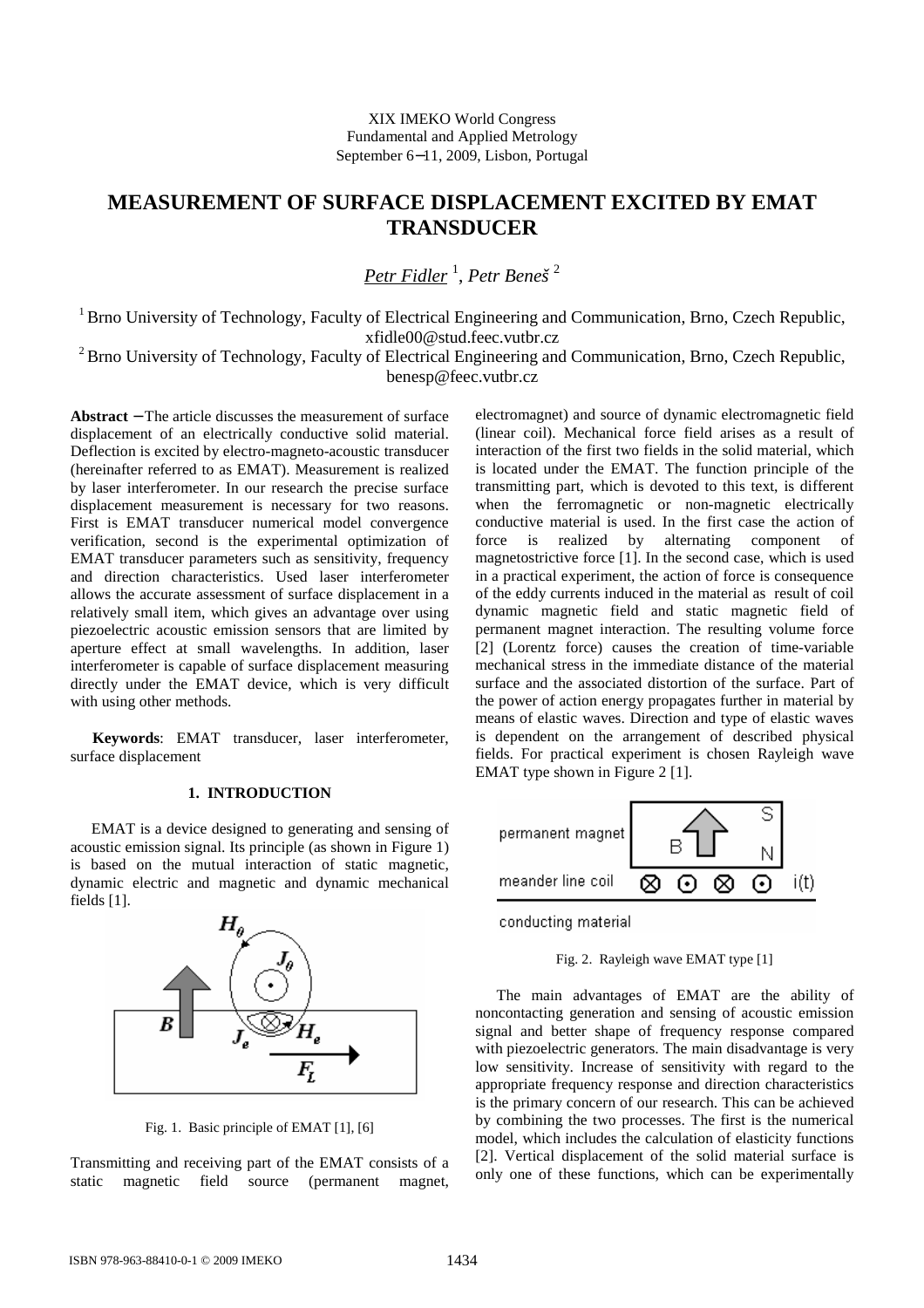verified. To verify the convergence of calculated action of force is necessary to measure the displacement directly under the EMAT and further in defined distance from the EMAT to verify the convergence of the elastic wave propagation calculation. With using of precise surface displacement measurement it is possible to realize the experimental optimization of above-mentioned EMAT parameters. Due to the lack of EMAT parameters presentation it was necessary to measure the normal displacement generated by EMAT with using piezoelectric acoustic emission sensor UT1000 (Physical Acoustic Corporation). Given the value of the UT1000 sensitivity at chosen frequency [3] was calculated the presumptive displacement value at a distance of approximately 100 mm from the EMAT in range of tens of picometers. This value is just above the resolution level of the used laser interferometer Polytec OFV-505.

## **2. PRACTICAL EXPERIMENT**

There was designed an EMAT modification (Figure 3) for the practical experiment, which allows the surface displacement measurement directly under the EMAT. To evaluate the displacement at a greater distance is used typical EMAT design (Figure 2). For measuring and displacement to voltage signal transforming the laser interferometer Polytec OFV-505 with the evaluation unit OFV-5000 is used. Measurements carried out on a dural sample.

## *2.1. Design of EMAT transmitting part*

A pair of permanent neodymium magnets is the static magnetic field source for displacement measurement directly under the EMAT. A couple of permanent magnets in the selected arrangement has proved as the best choice, compared to identically magnetized annular magnet showed a significantly higher magnetic induction component normal to the tested sample surface and thus a higher efficiency of transmitting EMAT.

For surface displacement measurement in defined distance from EMAT is used single permanent magnet. Linear coil for both measurements is of meander type, whereas the winding span is chosen on the basis of half of acoustic wavelength  $\lambda_R$  [1] derived from the frequency *f* of power signal according to (1).

$$
\lambda_R = \frac{0.87 + 1.12\mu}{f(1+\mu)} \sqrt{\frac{E}{2\rho(1+\mu)}} \qquad (1)
$$

where  $\mu$  is Poisson ratio,  $E$  is modulus of elasticity and  $\rho$  is testing sample density. Material properties of used tested material are described in table 1. Initially chosen for the frequency of 500 kHz is appropriate 5,89 mm wavelength in dural sample [4]. On the basis of observation [5] is used the proportionality of induced electromotive voltage on time-variable coupled magnetic flux [6] and linear coil is made by several threads of copper wire with a diameter of 0.1 mm. The resulting structure is simplified shown in Figure 3. Photos of designed modified EMAT type are shown in figure 4 and photos of basic EMAT type are shown in figure 5.

| permanent magnet  |  |           |   |                        |  |
|-------------------|--|-----------|---|------------------------|--|
|                   |  |           |   |                        |  |
| meander line coil |  | $(\cdot)$ | ∞ | $\left( \cdot \right)$ |  |

### conducting material

Fig. 3. Modification of Rayleigh wave type of EMAT



Fig. 4. Photos of designed modified EMAT type



Fig. 5. Photos of designed basic EMAT type

Principal scheme of basic EMAT type is shown in Figure 2. Modified type of EMAT is used in version 1 of practical experiment, basic type of EMAT is used in version 2 of practical experiment. Description of the parameters of both implementations is given in Table 1.

Table 1. Used EMAT parameters and tested material properties.

| <b>EMAT</b><br>type | Description                                       |  |  |
|---------------------|---------------------------------------------------|--|--|
|                     | application: displacement measurement under coil  |  |  |
| (modif.)            | <b>magnet</b> : $2xNdFeB$ magnet $(38x15x20mm)$ , |  |  |
|                     | $B_r = 1.38$ T, $H_c = 876$ kA/m                  |  |  |
|                     | coil: material: copper, span: 2,945mm,            |  |  |
|                     | number of bundle: 10, number of conductor in      |  |  |
|                     | bundle: 10, diameter of conductor: 0,1mm,         |  |  |
|                     | length of meander: 28mm                           |  |  |
| $\overline{c}$      | application: displacement measurement in 100mm    |  |  |
| (basic)             | distance from coil                                |  |  |
|                     | <b>magnet</b> : $1xNdFeB$ magnet $(38x15x20mm)$ , |  |  |
|                     | $B_r = 1,38$ T, $H_c = 876$ kA/m                  |  |  |
|                     | coil: material: copper, span: 2,945mm,            |  |  |
|                     | number of bundle: 10, number of conductor in      |  |  |
|                     | bundle: 10, diameter of conductor: 0,1mm,         |  |  |
|                     | length of meander: 28mm                           |  |  |
| <b>Tested</b>       | material: dural                                   |  |  |
| specimen            | dimensions: $260$ mm, $430$ mm $6$ mm             |  |  |
| properties          | <b>Poisson ratio: 0,34</b>                        |  |  |
|                     | modulus of elasticity: 72.10 <sup>3</sup> MPa     |  |  |
|                     | density: $2700$ kg.m <sup>-3</sup>                |  |  |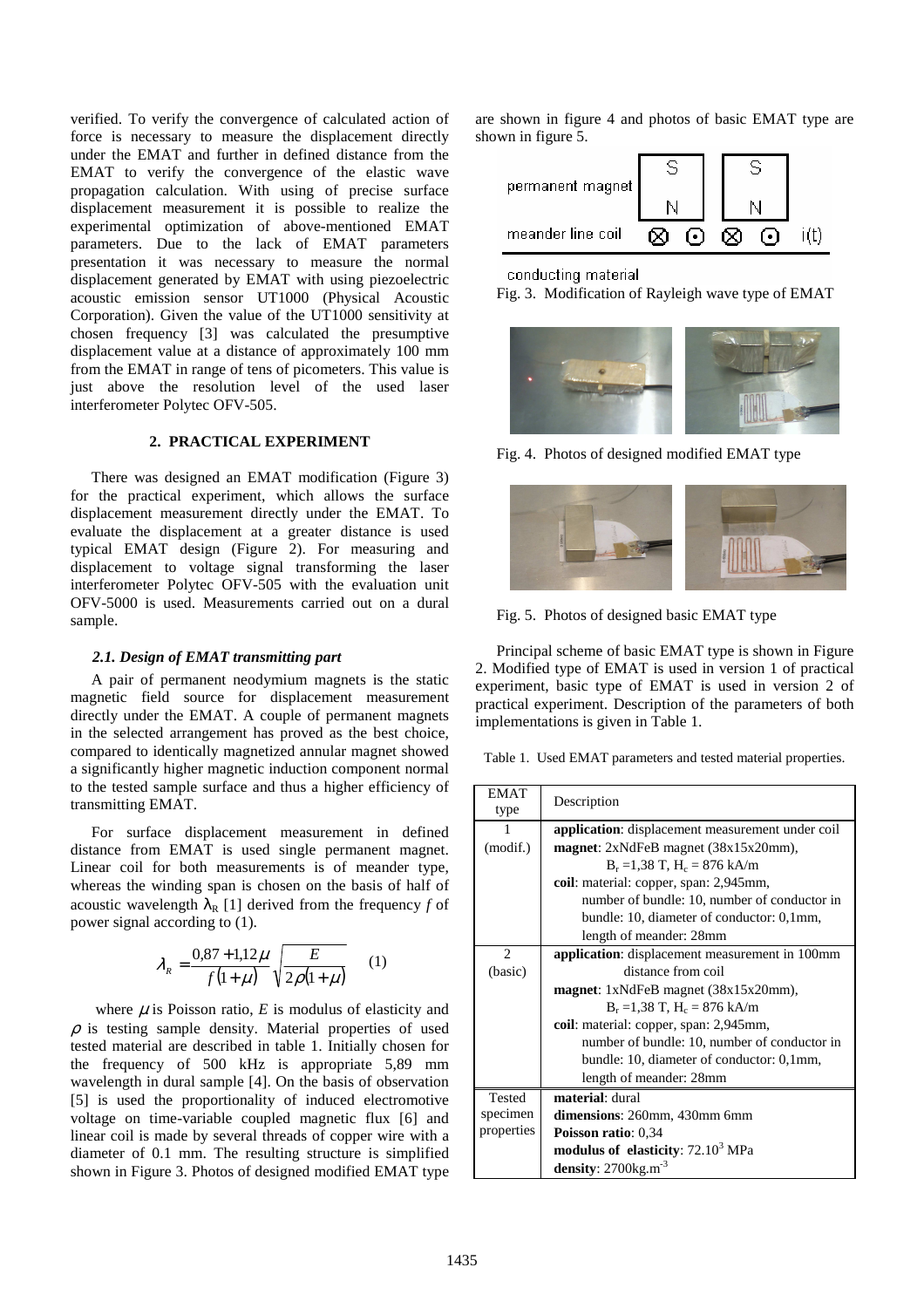#### *2.2. Laser interferometer description*

Laser vibrometer OFV-5000 measures displacement and velocity. It has customised several decoders for this problem. In our experiment is elected auxiliary decoder DD-300, which measures displacement in 50 kHz to 2MHz frequency band. Range restriction of  $\pm$  75nm is negligible considering the presumptive surface displacement in the tens of picometers. The level of noise in the range is less than 0.05 pm/ $\sqrt{Hz}$ , implying noise effective value of about 25pm in the 50 kHz to 2MHz frequency band. The measured value of the input noise is shown in Figure 6.



Fig. 6. Input noise of laser interferometer

Laser interferometer resolution is for used band 25nm/V with a maximum additional error +0.5/-1dB. Measured RMS of noise is approximately 25 picometers.

## *2.3 Electric properties of designed EMAT*

 Meander line coil impedance is important parameter limiting EMAT acoustic wave generator. Simplified equivalent circuit diagram is shown in figure 7.



Fig. 7. EMAT equivalent circuit diagram

Dominant part of equivalent circuit diagram impedance is inductivity. Inductivity is proportional to length of meander and number of windings. Decreasing of inductivity is caused by eddy currents inducted in tested material and in permanent magnet. EMAT impedance modulus dependence on frequency is shown in figure 8.



Fig. 8. EMAT equivalent circuit diagram

500 kHz frequency impedance value is approximately 40Ω. According to generator output impedance the supposed supply current on 500 kHz frequency should has been moving around 110mA. Measured EMAT paramenters are R=17,8Ω, C=7,6nF and L=10,3μH.

#### *2.3. Experiment description*

As it was mentioned-above the experiment is divided into two parts. The first is displacement measuring directly under the EMAT. Used type of EMAT is described in Figure 3 and 4. For the evaluation of measurement results the oscilloscope Agilent 54622D is used, the function generator Agilent 33220A driven by program in LabVIEW environment is used like source of exciting signal. According to supposed generation of standing waves is used temporary exciting signal. Standard exciting signal for acoustic emission sensors calibration is harmonic pulse with sine square envelope. Open circuit signal generator amplitude is 10V with output impedance of 50 $\Omega$ , length of harmonic pulse is  $100\mu s$  with frequency 500 kHz. For measuring of exciting signal the AC current probe Tektronix P6022 with sensitivity 1mV/mA is used. As mentioned in Section 2.1, meander linear coil is wound of the ten conductors and hence the mean meander span value is not exactly 2,945mm.



Fig. 9. Version 1 of practical experiment

In the experiment version 2 is used EMAT in the implementation from Figure 2 and 5. Measured displacement is the result of Rayleigh elastic wave propagating close to material surface. Version 2 of experiment is graphically illustrated in Figure 10.



Fig. 10. Version 2 of practical experiment

In both experiment versions is the head of the sensor attached to the robust construction. Dural plate is located at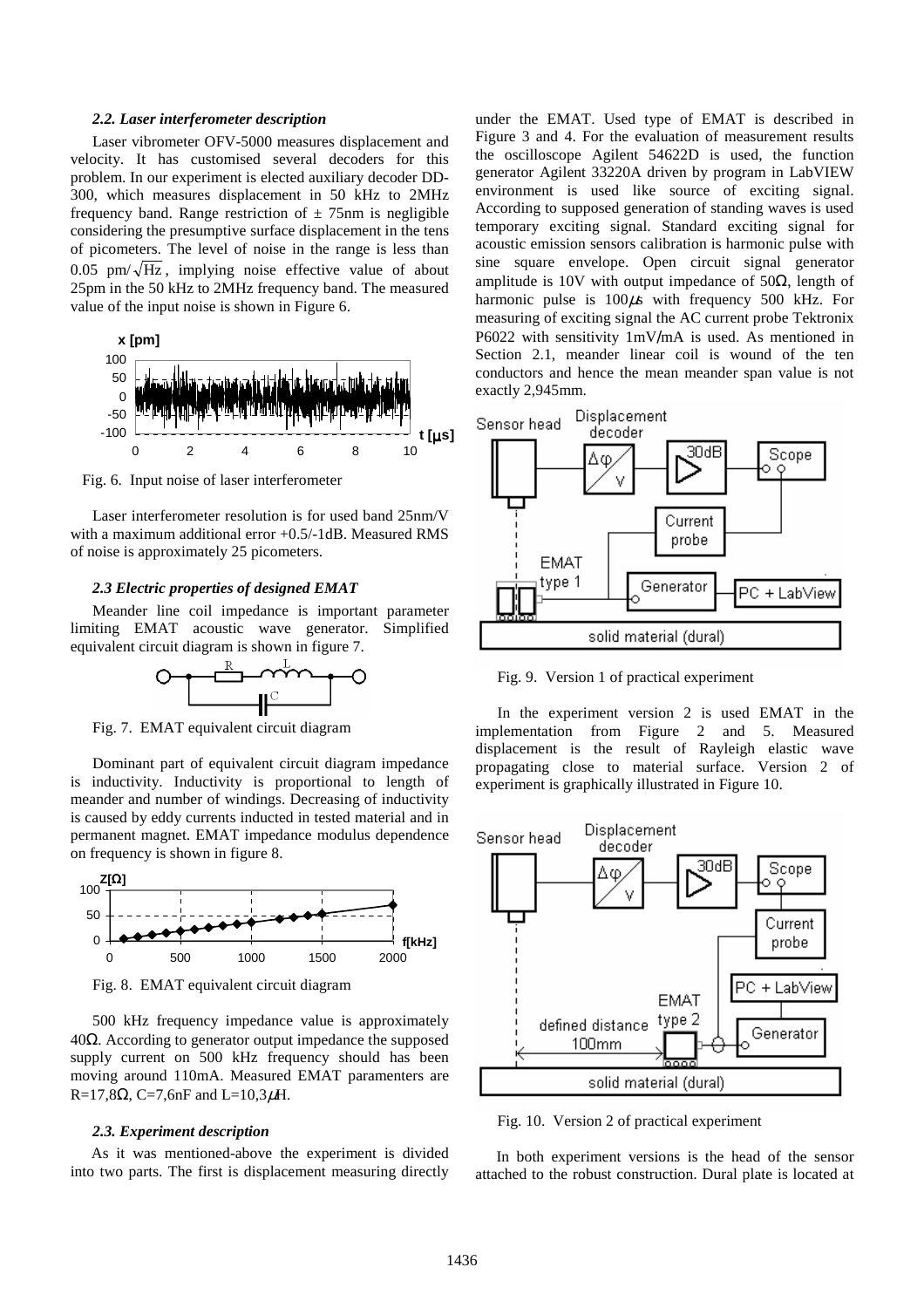the construction, so there is no mutual moving between tested surface and sensor head. Low-frequency noise is eliminated the lower limit decoder frequency of 50 kHz.



Fig. 11. Photo of measuring workplace

#### *2.4. Measurement results*

Due to high level of noise in the frequency range 50 kHz to 2MHz it is necessary to use averaging in time domain for greater relevance of the results. Number of averaged waveforms is 512 in both experiments. In both versions of experiment the response on excitation with single harmonic pulse at a frequency of 500 kHz is monitored. Considering the limited size of dural sample the longer excitation leads to signal distortion caused by the elastic wave sample edges reflection and the possibility of standing waves generation.



 Fig. 12. Excitation current waveform and measured averaged surface displacement (experiment version 1)

 In first waveform of figure 12 is exciting current measured with AC current probe shown. Maximal exciting current value is 126mA, which corresponds with theoretical presumptions. Surface displacement response measured with laser interferometer reaches maximal value of 29pm. There is probable inertial force influence noticeable in response waveform, which causes slower decreasing of displacement value during decreasing of exciting signal. In figure 12 is longer time window, where edge reflections are noticeable. Times of arriving of signal maximum (154 $\mu$ s, 164 $\mu$ s, 214 $\mu$ s and  $221\mu s$ ) are signed by arrows. It means, that there happens overlapping useful signal and signal reflection in time area of approximately  $100 \div 120 \mu s$ .



Fig. 12. Excitation current waveform and measured averaged surface displacement with sample edges reflections (experiment version 1)

 Measured results from version 2 of practical experiment are show in figure 13.



Fig. 13. Excitation voltage waveform and measured averaged surface displacement (experiment version 2)